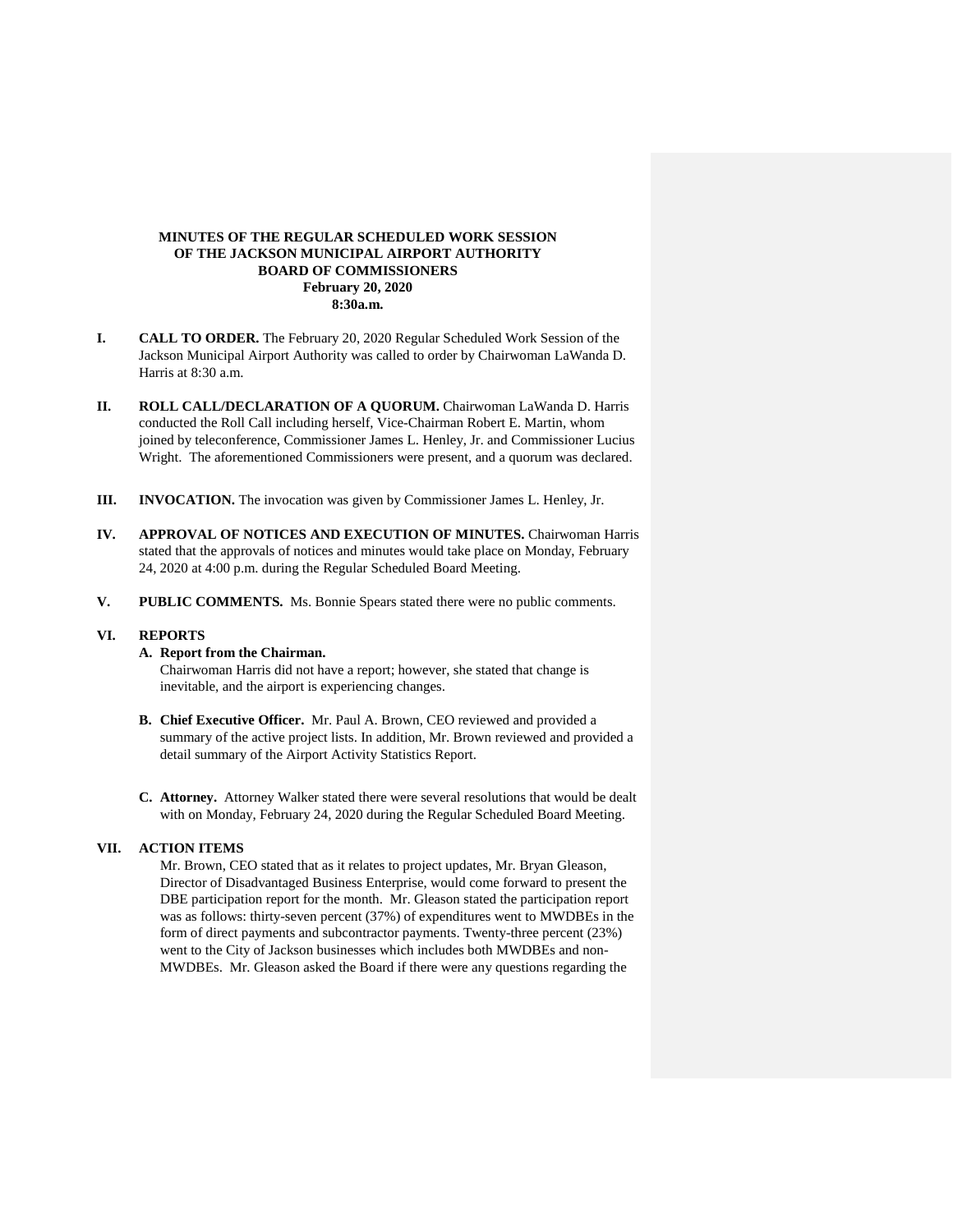DBE report or items on the claims docket. There were no further questions on the DBE report.

Mr. Brown asked Mr. Drew Ridinger to introduce Tony Esposito with Kimley-Horn to provide the Board of Commissioners with a detailed project summary update. In addition to the project updates, Mr. Esposito provided the Board with a status update on JMAA capital projects currently in progress. Those projects included: 1) Runway 16R/34L project which was delayed to April 17, 2020 due to weather and other issues, 2) Hawkins Field Pavement of Runway 16/34Project, 3) 5<sup>th</sup> Floor and West Concourse Roof Replacement Project, 4) Security Chekcpoint Reconfiguration Project is scheduled to be complete February 23, 2021, 5) FAA Building Roof Replacement Project June 15, 2020 6) JAN Passenger Boarding Bridge-Gate No. 2 is scheduled to be completed Jan 15, 2021, 7) Perimeter Service Road Rehabilitation Project, 8) Rental Car Consolidated Quick Turnaround Facility Project is anticipated to be complete by June 16, 2022, 9) Terminal Feasibility Study, 10) International Drive Reconstruction Project August 15, 2020 11), and 12) Security Access Control Project will close out all information by March 2020. 13) A new project Rehabilitation of Taxiway Delta at HKS, and another project is the FAA Roof Replacement which is expected to be completed September 17, 2020.

Chairwoman Harris reminded staff they should not be speaking with media about runway projects.

Chairwoman Harris asked about the fire alarms and would like to know more about this issue. Drew reported it is the same vendor and would provide additional information on the fire alarm systems.

Mr. Brown, CEO stated this concluded the projects update and recognized Ms. Kathy Hughes, Interim CFO to provide an overview of the financial reports for this month.

#### **A. Financial Matters**

- **1. Financial Reports for February 2020: Balance Sheet, Income Statement, Claims Docket.** Kathy Hughes, Interim CFO presented the preliminary financial matters to the Board of Commissioners for the month of February. There were no questions about the Balance Sheet or Income Statement. Chairwoman Harris stated the Board would discuss the duplicate booking item from December 2019 on the Claims Docket in executive session.
- **2. Fiscal Year 2020 Operating and Maintenance Budget Amendment #2, JMAA: Authorization to (i) amend the Fiscal Year 2020 Operating and Maintenance Budget.** Kathy Hughes, presented the budget amendment as outlined in the Board Memorandum FINANCE 2020-05. Commissioner Wright asked about the \$2000.00 budget allocation for HKS landlines. Both Ms. Hughes and Mr. Minor confirmed the budget amendment. There were no further

**Commented [BS1]:** This is the runway at JAN, not HKS.

**Commented [BS2]:** This was already previously listed.

**Commented [BS3]:** On this section I try to keep the project names consistent with the names listed on the Active Projects List for clarity.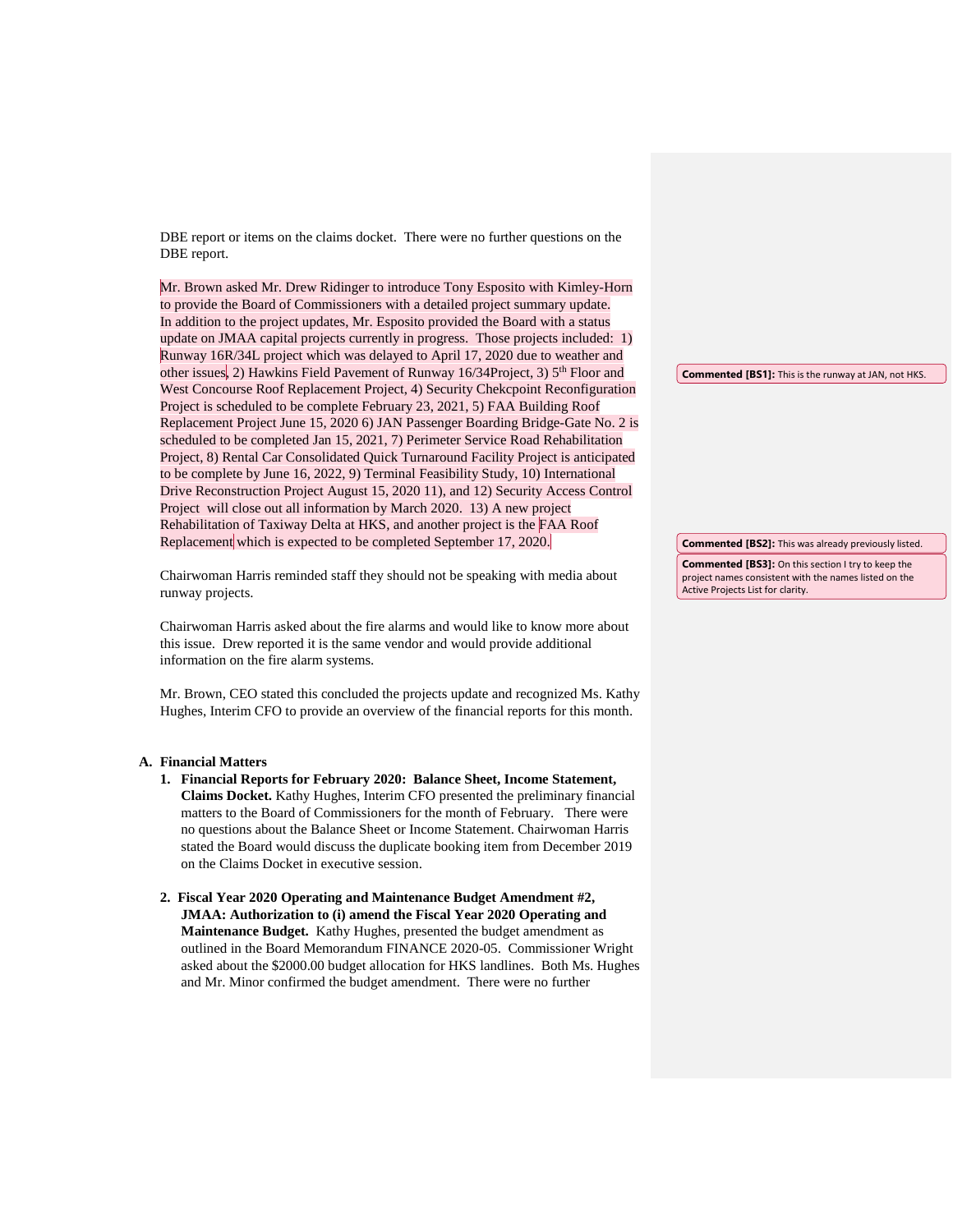questions from the Board. CEO Brown stated this concluded the items for financial reports.

- **B. Construction Projects.** CEO Brown introduced Mr. Drew Ridinger to present the action items for construction projects today.
- 1. **International Drive Rehabilitation Project, JAN: Authorization to (i) award a Professional Services Contract for construction services to (APAC-Mississippi, Inc.).** Mr. Drew Ridinger proceeded with his presentation and action items requested and outlined in Board Memorandum CP 2020-11. There were no questions regarding this action item requested.
- **C. Procurement.** None
- **D. Service Agreements**. None
- **E. Grants.** None.
- **F. Other Matters**
- **1. South Hangar Lease Agreement, HKS: Authorization to (i) execute a Lease Agreement for the South Hangar space for business operations for five years to provide medical air services throughout the State of Mississippi (PHI Health, LLC).** Mr. Pat Minor proceeded with his presentation and action items requested and outlined in Board Memorandum HKS 2020-4. There were no questions regarding this action item requested.

**2. Aircraft Recovery Operations Memorandum of Agreement, JAN: Approval to enter into a Memorandum of Agreement for Aircraft Recovery Operations with (Mississippi Air National Guard 172nd Airlift Wing)** Mr. Warren introduced Mr. Will Dickson who presented the action requested outlined in Board Memorandum DPSO 2020-08. There were no further questions from Commissioners regarding the action item presented.

**G. New Business.** None.

#### **VIII. ADJOURNMENT**

**A. Chairman Harris called for a Motion to Adjourn the Meeting.**  Motion: Commissioner Henley; Seconded: Commissioner Wright; No further discussion; Vote was unanimous. The meeting adjourned at 9:18 a.m.

Respectfully submitted,